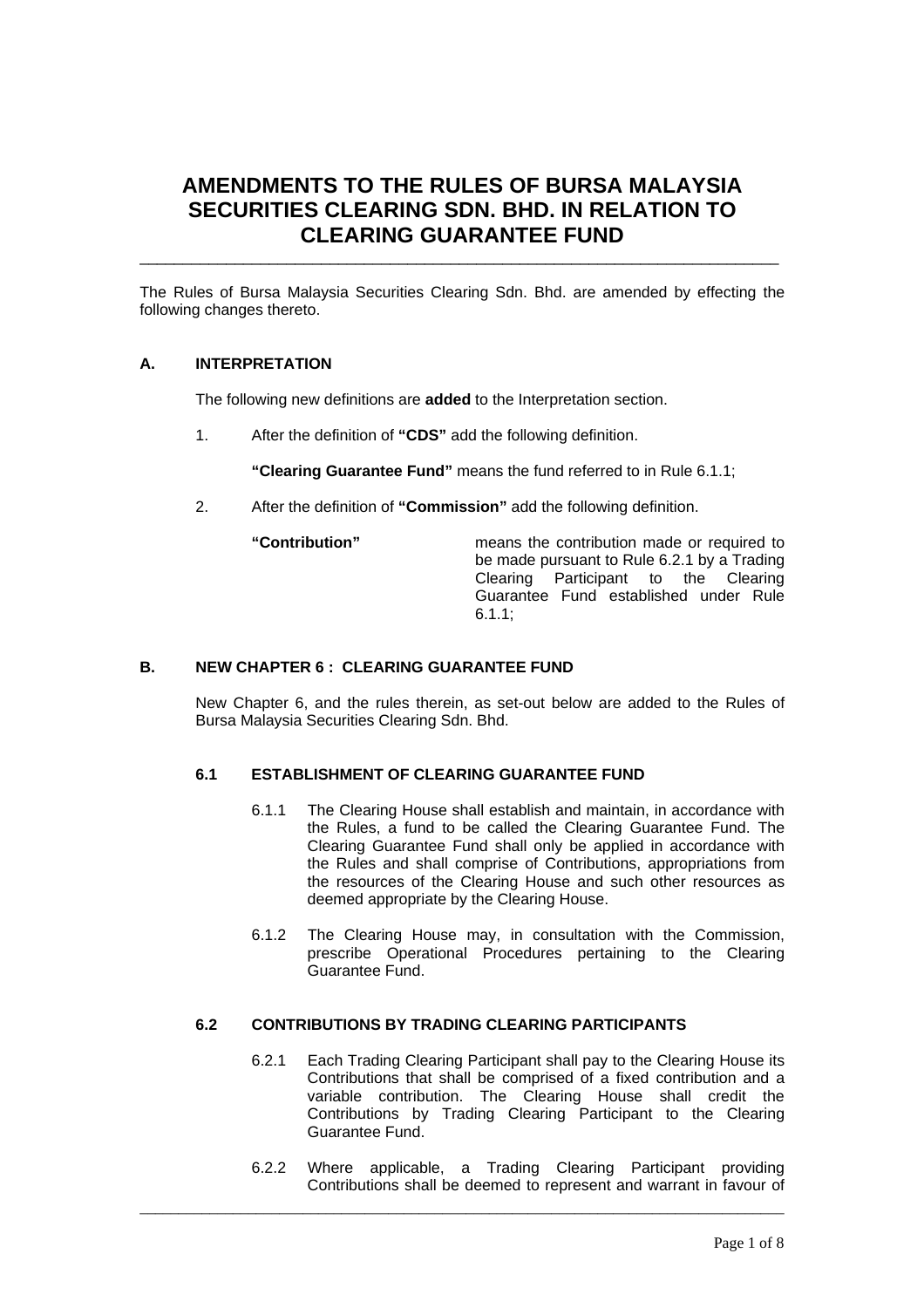the Clearing House that it has title to and authority over such Contributions, free from all liens, charges, encumbrances, equities and other third party rights of any nature whatsoever.

6.2.3 Subject to Rule 6.13 and Rule 6.14, the amount of Contribution from time to time assessed by the Clearing House and required to be made by each Trading Clearing Participant shall be determined by reference to the criteria specified in the Operational Procedures as may be considered appropriate by the Clearing House from time to time.

# **6.3 FIXED CONTRIBUTION**

- 6.3.1 The fixed contribution to be made by each Trading Clearing Participant shall be such amount as may from time to time be specified by the Clearing House. The fixed contribution shall be made by each Trading Clearing Participant for each participantship held by such Trading Clearing Participant in an Exchange, and shall be made in cash.
- 6.3.2 A Trading Clearing Participant acquiring participantship of any other stock exchange recognised by the Clearing House would be required to pay to the Clearing House an additional fixed contribution pursuant to Rule 6.3.1 within three (3) Market Days from the date on which notice of approval of the Exchange (in respect of the participantship of that Trading Clearing Participant) is given.

# **6.4 VARIABLE CONTRIBUTIONS**

- 6.4.1 The variable contribution to be made by each Trading Clearing Participant in addition to the fixed contribution required to be made under Rule 6.3 shall be in such amount and in any one or more of the following forms of Contribution as may be specified by the Clearing House from time to time :-
	- (a) cash;
	- (b) bank guarantees; or
	- (c) such other forms of Contribution as may be acceptable to the Clearing House.

# **6.5 REVIEW OF CONTRIBUTIONS**

- 6.5.1 The Contribution required from each Trading Clearing Participant shall be reviewed on a quarterly basis.
- 6.5.2 At the beginning of each quarter, each Trading Clearing Participant will be advised of the amount of Contribution required from that Trading Clearing Participant, for that quarter.

# **6.6 COLLECTION AND RETURN OF CONTRIBUTIONS FOLLOWING REVIEWS**

\_\_\_\_\_\_\_\_\_\_\_\_\_\_\_\_\_\_\_\_\_\_\_\_\_\_\_\_\_\_\_\_\_\_\_\_\_\_\_\_\_\_\_\_\_\_\_\_\_\_\_\_\_\_\_\_\_\_\_\_\_\_\_\_\_\_\_\_\_\_\_\_\_\_\_\_\_\_\_\_\_\_\_

6.6.1 The Clearing House will notify Trading Clearing Participants of any additional amount required from Trading Clearing Participants as Contributions as a result of a review described in Rule 6.5 and the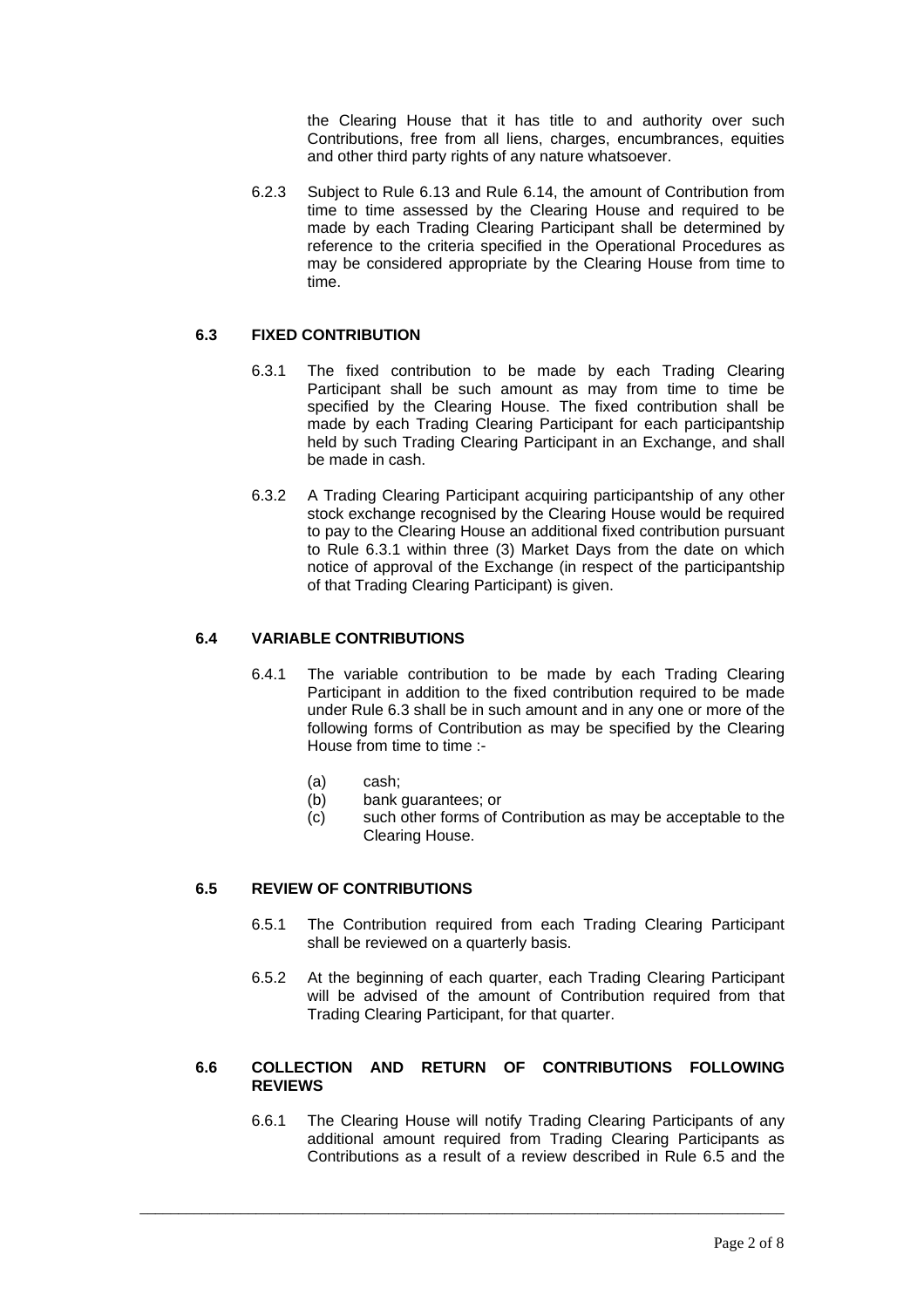Trading Clearing Participant shall pay such amount to the Clearing House immediately, in the form specified in Rule 6.4.

- 6.6.2 Similarly, following a review pursuant to Rule 6.5, should a Trading Clearing Participant's required Contribution be less than its existing Contribution, the Clearing House may in respect of any cash Contribution in excess of the fixed contribution (the variable contribution) return to the Trading Clearing Participant an amount that is the lesser of :
	- (a) the surplus of the Trading Clearing Participant's existing Contribution over its required Contribution; and
	- (b) the surplus of the Trading Clearing Participant's cash Contribution over its fixed contribution.
- 6.6.3 Similarly, following a review pursuant to Rule 6.5, should a Trading Clearing Participant's required Contribution be less than its existing Contribution, any bank guarantee or such other forms of Contribution as may be acceptable to the Clearing House provided by a Trading Clearing Participant in satisfaction of its existing Contribution, in excess of the fixed contribution (the variable contribution) may, upon application by the Trading Clearing Participant be released by the Clearing House in its absolute discretion, subject to the Trading Clearing Participant simultaneously replacing the same with a bank guarantee or such other forms of Contribution as may be acceptable to the Clearing House in an amount equal to its required Contribution.

# **6.7 INTEREST ACCRUING TO CONTRIBUTION**

- 6.7.1 Interest on or other sums accruing to the fixed contribution will be appropriated by the Clearing House to the Clearing Guarantee Fund. Interest on or other sums accruing to Contributions made in cash in excess of the fixed contribution may be paid to the appropriate Trading Clearing Participant as determined by the Clearing House.
- 6.7.2 No interest shall accrue or be allowed on any amount of Contribution provided by a Trading Clearing Participant in the form of a bank guarantee or in any other form.

#### **6.8 APPROPRIATIONS FROM RESOURCES OF THE CLEARING HOUSE**

6.8.1 The Clearing House may, from time to time appropriate any of its resources to the Clearing Guarantee Fund and in respect of the amounts so appropriated from its resources to the Clearing Guarantee Fund which are surplus to the requirements of the Clearing Guarantee Fund, the Clearing House may from time to time, appropriate such amounts out of the Clearing Guarantee Fund, either temporarily or permanently.

# **6.9 ADDITIONAL RESOURCES TO CLEARING GUARANTEE FUND**

\_\_\_\_\_\_\_\_\_\_\_\_\_\_\_\_\_\_\_\_\_\_\_\_\_\_\_\_\_\_\_\_\_\_\_\_\_\_\_\_\_\_\_\_\_\_\_\_\_\_\_\_\_\_\_\_\_\_\_\_\_\_\_\_\_\_\_\_\_\_\_\_\_\_\_\_\_\_\_\_\_\_\_

6.9.1 The Clearing House may from time to time establish such additional arrangements, including but without limitation, bank facilities and policies of insurance, as it may from time to time consider appropriate for the purposes of providing additional resources to the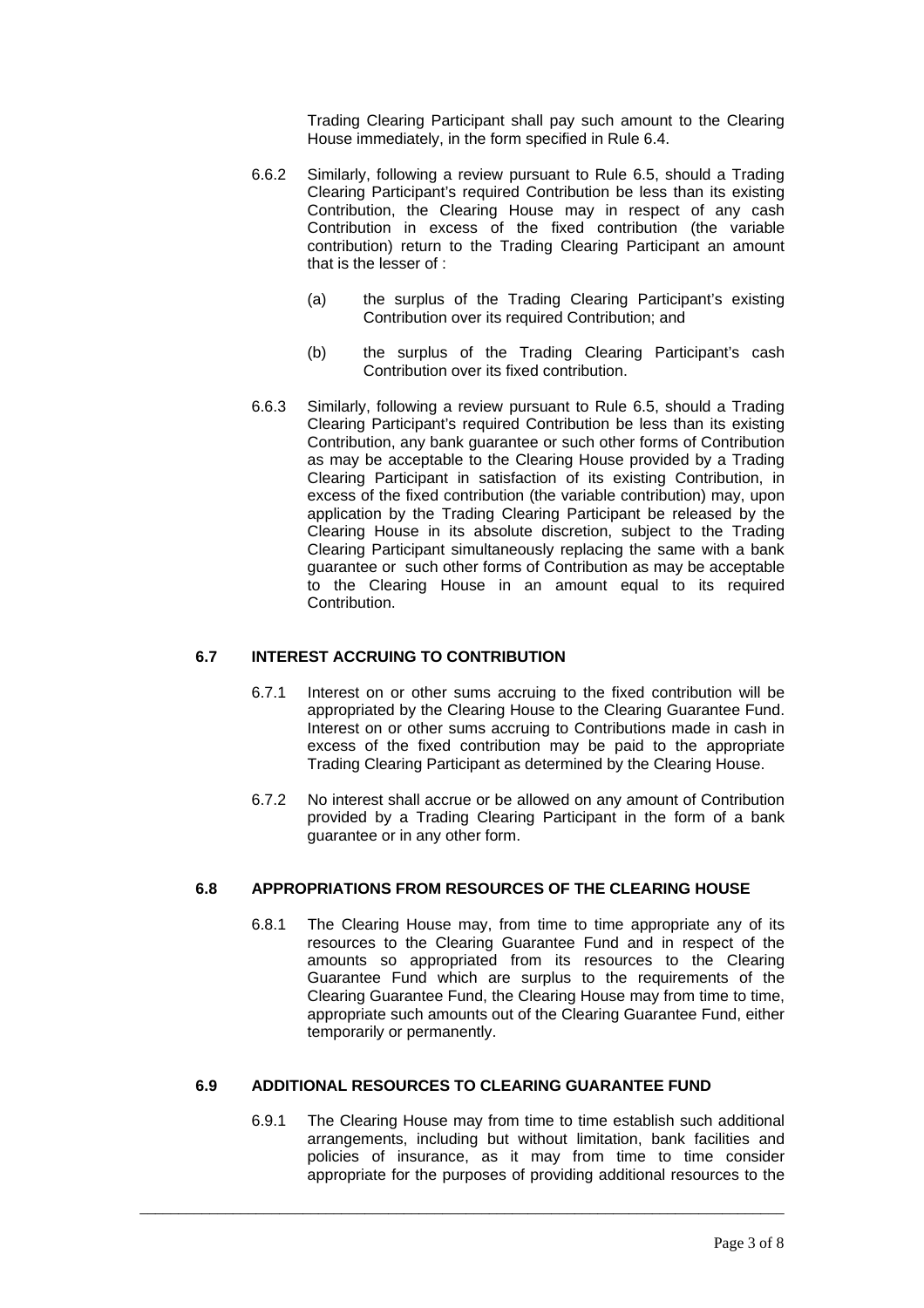Clearing Guarantee Fund. Such arrangements may be terminated by the Clearing House from time to time at its discretion.

6.9.2 The costs and expenses of establishing such arrangements shall be payable out of the interest or other sums accruing to the Clearing Guarantee Fund. Further, the Clearing House may require Trading Clearing Participants to reimburse it in respect of such costs and expenses which are in excess of the amounts payable out of the interest or other sums accruing to the Clearing Guarantee Fund, prorata to the amount of their respective Contributions required under Rule 6.3 or in such other manner as the Clearing House considers fair and appropriate.

# **6.10 REVIEW OF CLEARING GUARANTEE FUND**

- 6.10.1 With reference to the requirements of the Clearing Guarantee Fund, the Clearing House shall, on a quarterly basis, review the size of the Clearing Guarantee Fund in light of the market conditions then existing, including turnover levels.
- 6.10.2 Notwithstanding Rule 6.10.1, the Clearing House may review the Clearing Guarantee Fund at any other time or times at its sole and absolute discretion.
- 6.10.3 If following such review under Rule 6.10.1 or Rule 6.10.2, as the case may be, the Clearing House alters the size of the Clearing Guarantee Fund, Rules 6.2 to 6.7 shall apply. The Clearing House shall notify the Commission of such alteration to the Clearing Guarantee Fund.

# **6.11 INVESTMENT OF ASSETS OF CLEARING GUARANTEE FUND**

- 6.11.1 The Clearing House may invest the assets of the Clearing Guarantee Fund in such manner as is approved and in accordance with the Rules.
- 6.11.2 Interest or any other sums accruing to the assets of the Clearing Guarantee Fund shall, unless otherwise provided in the Rules, be appropriated by the Clearing House to the Clearing Guarantee Fund.

#### **6.12 APPLICATION OF CLEARING GUARANTEE FUND**

- 6.12.1 Without prejudice to other provisions of the Rules, the Clearing Guarantee Fund shall be applied in respect of the obligations and liabilities of the Clearing House arising out of Market Contracts (including, but not limited to the costs and expenses incurred in relation to making recoveries from Trading Clearing Participants and in relation to risk management measures effected by the Clearing House with respect to Market Contracts).
- 6.12.2 If the Clearing House applies any resources of the Clearing Guarantee Fund pursuant to this Rule, it shall promptly notify the Commission.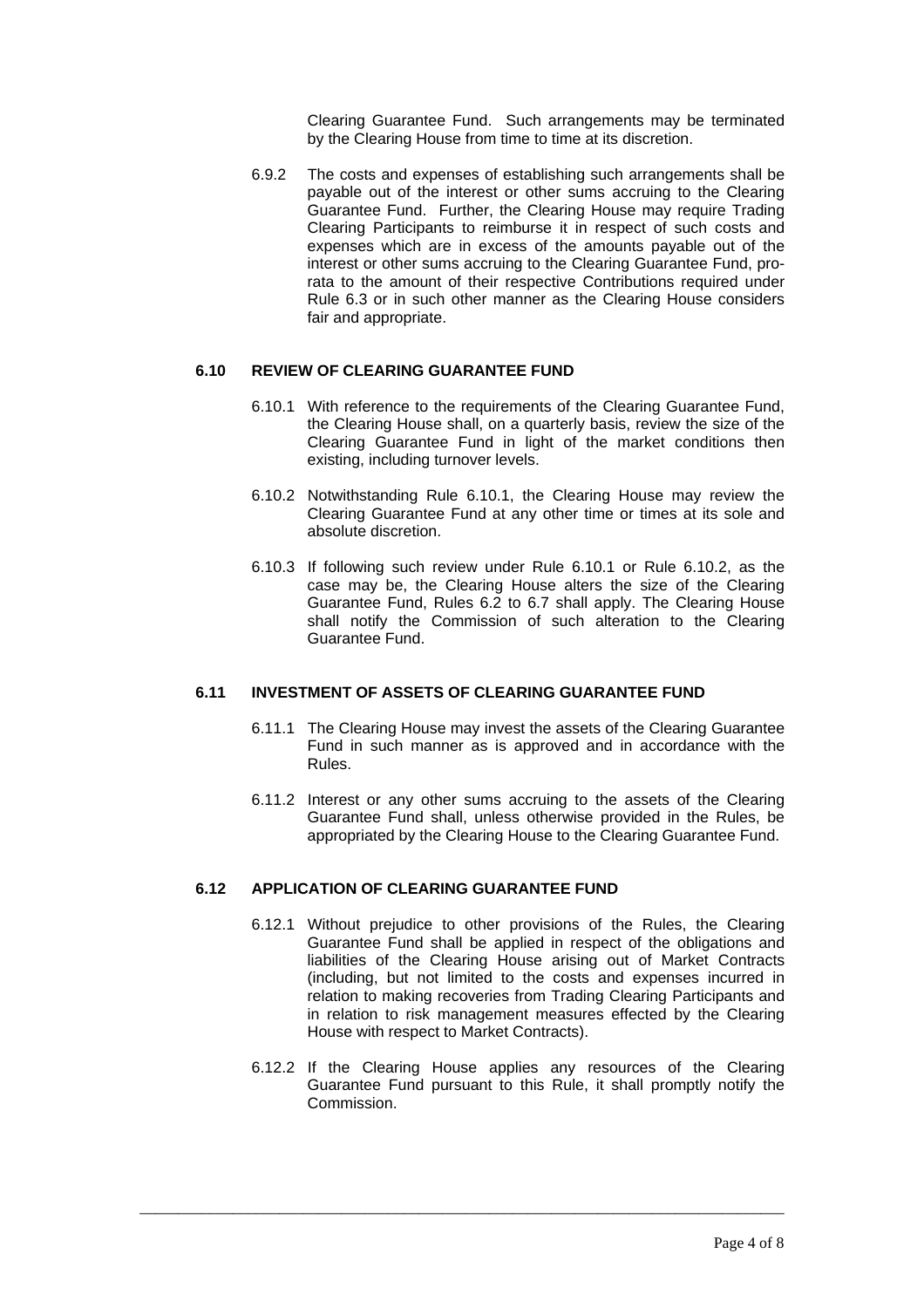### **6.13 ORDER OF APPLICATION OF CLEARING GUARANTEE FUND**

- 6.13.1 Without prejudice to the Clearing House's right to draw on other resources available to the Clearing Guarantee Fund and subject to the terms of any guarantees, facilities, policies or other assets from time to time forming part of the resources of the Clearing Guarantee Fund, the Clearing Guarantee Fund may be applied in the following order of priority:-
	- (a) first, the Contributions made by the Trading Clearing Participants in default (if applicable);
	- (b) secondly, the Contributions made by all other Trading Clearing Participants (or all Trading Clearing Participants if sub-paragraph (a) above is not applicable) on a pro-rata basis;
	- (c) thirdly, the amount appropriated by the Clearing House from its resources into the Clearing Guarantee Fund pursuant to Rule 6.8.1;
	- (d) fourthly, additional resources such as bank facilities and policies of insurance secured pursuant to Rule 6.9.1; and
	- (e) lastly, the Contributions made by the Trading Clearing Participants for the purpose of replenishment under Rule 6.14.
- 6.13.2 The Clearing House shall notify the Trading Clearing Participant concerned in the case of an application under paragraph (a) of Rule 6.13.1 and shall notify all Trading Clearing Participants in the case of an application under paragraph (b) of Rule 6.13.1.

#### **6.14 REPLENISHMENT OF CONTRIBUTIONS**

- 6.14.1 Whenever the Contribution of a Trading Clearing Participant is applied in accordance with Rule 6.13, the Clearing House shall pursuant to a notice given under Rule 6.13.2 require the Trading Clearing Participant to promptly replenish the deficiency of its Contribution as a result of such application. A Trading Clearing Participant's liability to replenish the deficiency of its Contribution will not be affected by the issue of any prior notice of termination of participation in the services provided by the Clearing House, whether voluntary or involuntary.
- 6.14.2 For the avoidance of doubt, the Clearing House may require Trading Clearing Participants to provide additional amounts as its Contribution in respect of any pending applications thereof pursuant to Rule 6.13.

# **6.15 OPTING OUT OF CONTRIBUTIONS EXCEEDING LIMIT**

\_\_\_\_\_\_\_\_\_\_\_\_\_\_\_\_\_\_\_\_\_\_\_\_\_\_\_\_\_\_\_\_\_\_\_\_\_\_\_\_\_\_\_\_\_\_\_\_\_\_\_\_\_\_\_\_\_\_\_\_\_\_\_\_\_\_\_\_\_\_\_\_\_\_\_\_\_\_\_\_\_\_\_

6.15.1 Notwithstanding Rule 6.14, and subject to Rule 2.12(c), a Trading Clearing Participant may, immediately upon receiving notice under Rule 6.14.1 from the Clearing House (in any event within two (2) Market Days) of an application of the Contributions pursuant to paragraph (b) of Rule 6.13.1, give notice in writing to the Clearing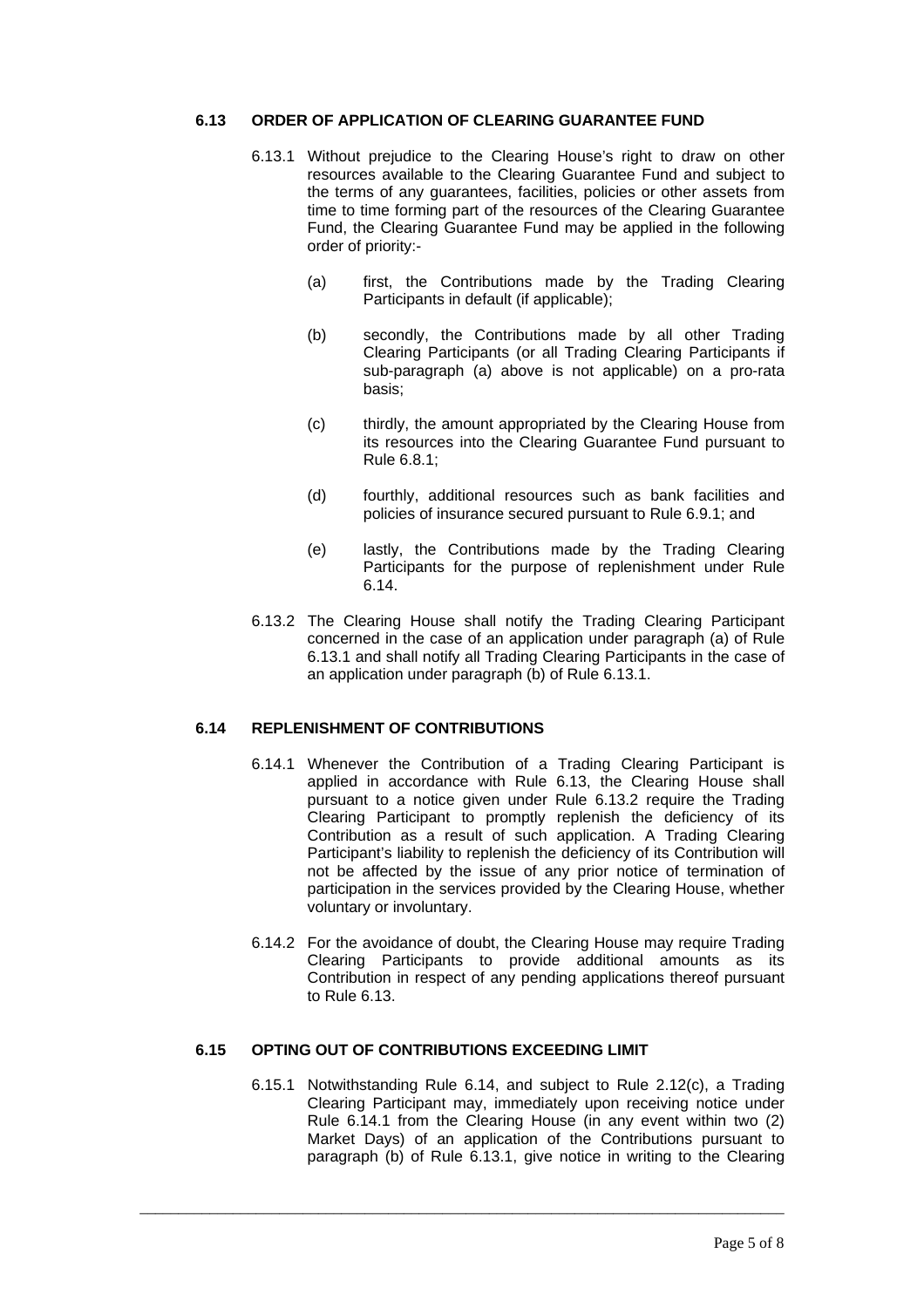House pursuant to Rule 2.12(b) of its election to terminate its participation in the services provided by the Clearing House.

- 6.15.2 Without prejudice to Rule 2.13 (and for the avoidance of doubt, without prejudice to the Clearing House's right to immediately cease to act for a Trading Clearing Participant) and in relation to a Trading Clearing Participant who gives notice in writing to the Clearing House pursuant to Rule 2.12(b) to terminate its participation in the services provided by the Clearing House or in relation to a Trading Clearing Participant who receives notice in writing from the Clearing House pursuant to Rule 2.12(a) or Rule 2.13 on the termination of its participation in the services provided by the Clearing House, as the case may be, after such Trading Clearing Participant has received notice from the Clearing House of an application of the Contributions pursuant to Rule 6.13.1(b), such Trading Clearing Participant's aggregate liability to the Clearing House to replenish its Contribution, in respect of such application and all other applications of the Contributions made under Rule 6.13.1(b) thereafter by reason of events occurring before the termination of its participation in the services provided by the Clearing House, shall not exceed an amount equal to its required Contribution at the date of receipt by the Clearing House of such notice from the Trading Clearing Participant in accordance with Rule 2.12(b) or at the date of receipt by the Trading Clearing Participant of such notice from the Clearing House in accordance with Rule 2.12(a) or Rule 2.13, plus two (2) times such amount.
- 6.15.3 If at the time of notice from the Clearing House of an application of the Contributions under Rule 6.13.1(b), a Trading Clearing Participant shall have already given notice to terminate its participation in the services provided by the Clearing House pursuant to Rule 2.12(b) or a Trading Clearing Participant shall have already been given notice by the Clearing House on the termination of its participation in the services provided by the Clearing House pursuant to Rule 2.12(a), such Trading Clearing Participant's aggregate liability to the Clearing House to replenish its Contribution in respect of such application and all applications of the Contributions under Rule 6.13.1(b) by reason of events occurring before the termination of its participation in the services provided by the Clearing House, shall not exceed an amount equal to its required Contribution at the date of the notice by the Clearing House of an application of the Contributions.

# **6.16 RECOVERY OF SUMS**

- 6.16.1 If any amount paid out of the Clearing Guarantee Fund pursuant to Rule 6.12 is subsequently recovered by the Clearing House in whole or in part, the Clearing House shall, in the absence of any obligation of the Clearing House to deal with the amounts so recovered in any other way, credit the amount so received to the Clearing Guarantee Fund (and where Contributions by Trading Clearing Participants were used, the amount so received shall be credited to their Contributions in the appropriate manner, having regard to Rule 6.13).
- 6.16.2 For the avoidance of doubt, a defaulting Trading Clearing Participant shall be liable to reimburse the Clearing House in full for any amount paid out of the Clearing Guarantee Fund as a result of its default.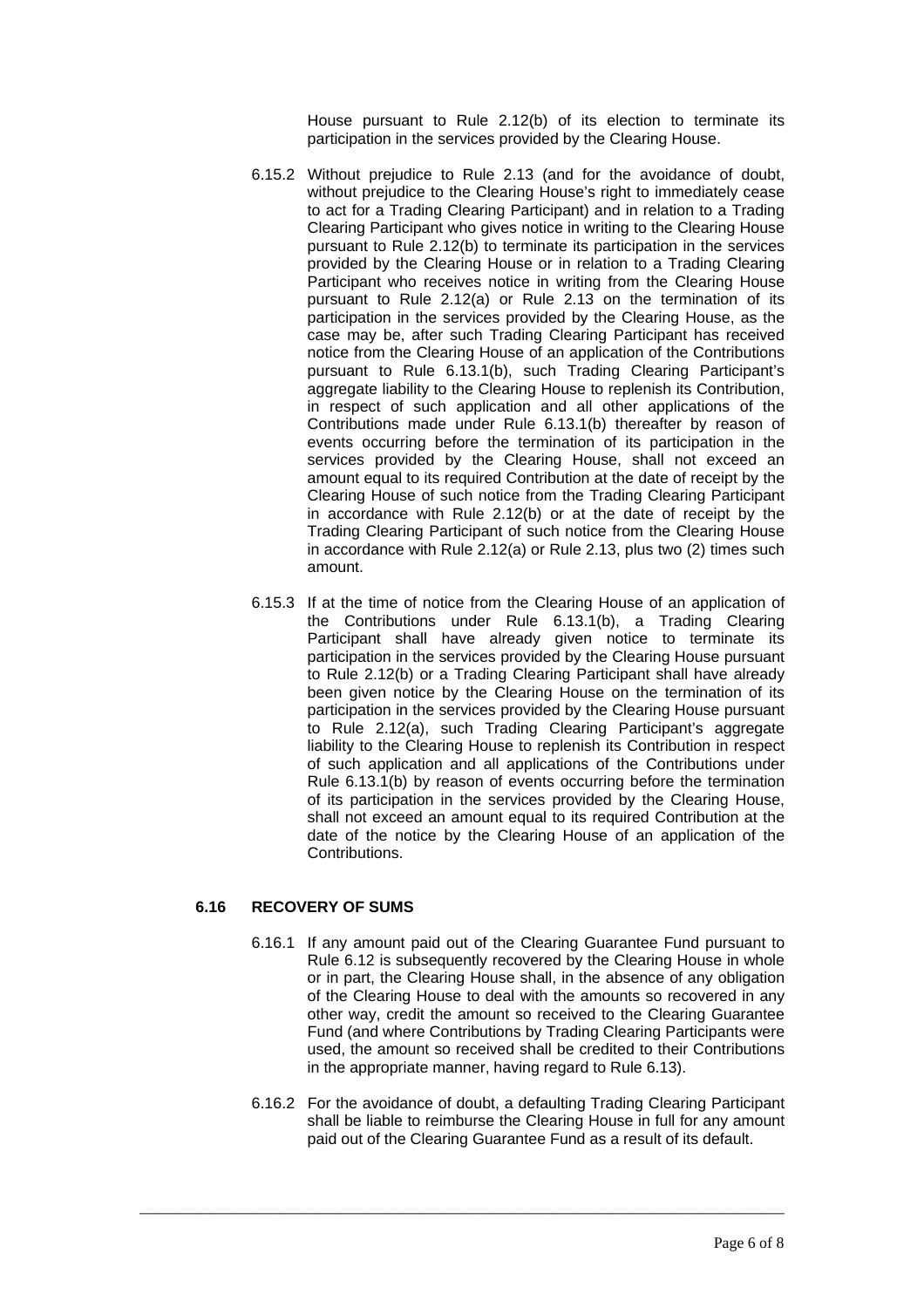### **6.17 INFORMATION ON ASSETS AND RESOURCES OF CLEARING GUARANTEE FUND**

- 6.17.1 The Clearing House shall maintain a separate record of all amounts standing to the credit of and all guarantees, facilities or policies enuring for the benefit of the Clearing Guarantee Fund from time to time.
- 6.17.2 The Clearing House shall notify Trading Clearing Participants, the Exchange and the Commission (on an annual basis) of the assets and resources available to the Clearing Guarantee Fund.

# **6.18 RETURN OF CONTRIBUTIONS**

- 6.18.1 For the avoidance of doubt, once the Contributions made by Trading Clearing Participants are credited to the Clearing Guarantee Fund, the Contributions shall be dealt with in accordance with the Rules and will not be returned to Trading Clearing Participants except in accordance with the Rules.
- 6.18.2 Three (3) months after the termination of a Trading Clearing Participant in the participation in the services provided by the Clearing House, provided that all liabilities of such Trading Clearing Participant to the Clearing House at the time of termination, actual and contingent, shall have been satisfied or provided for in full, the Clearing House may, in its absolute discretion return to the Trading Clearing Participant the balance of its Contribution made in cash or release any bank guarantee provided by the Trading Clearing Participant or such other forms of Contributions accepted by the Clearing House from the Trading Clearing Participant (taking into account any pending and previous application of the Clearing Guarantee Fund at the time of such termination).

# **6.19 DISSOLUTION OF CLEARING GUARANTEE FUND**

6.19.1 If at any time it appears in the opinion of the Clearing House to be in the interests of Trading Clearing Participants or in the interests of the operations of the services of the Clearing House, the Clearing House may, with the approval of the Commission, dissolve the Clearing Guarantee Fund. Unless otherwise provided in the Rules, the Clearing House shall be entitled to adopt such procedures in relation to the dissolution of the Clearing Guarantee Fund, as it shall deem appropriate.

# **6.20 APPLICATION UPON DISSOLUTION OF CLEARING GUARANTEE FUND**

- 6.20.1 Upon dissolution of the Clearing Guarantee Fund, the Clearing House may apply the Clearing Guarantee Fund in respect of one or more of the following matters :-
	- (a) in payment of all sums to be paid out of the Clearing Guarantee Fund;
	- (b) in payment of the costs and expenses of and incidental to the administration and management of the dissolution of the Clearing Guarantee Fund;